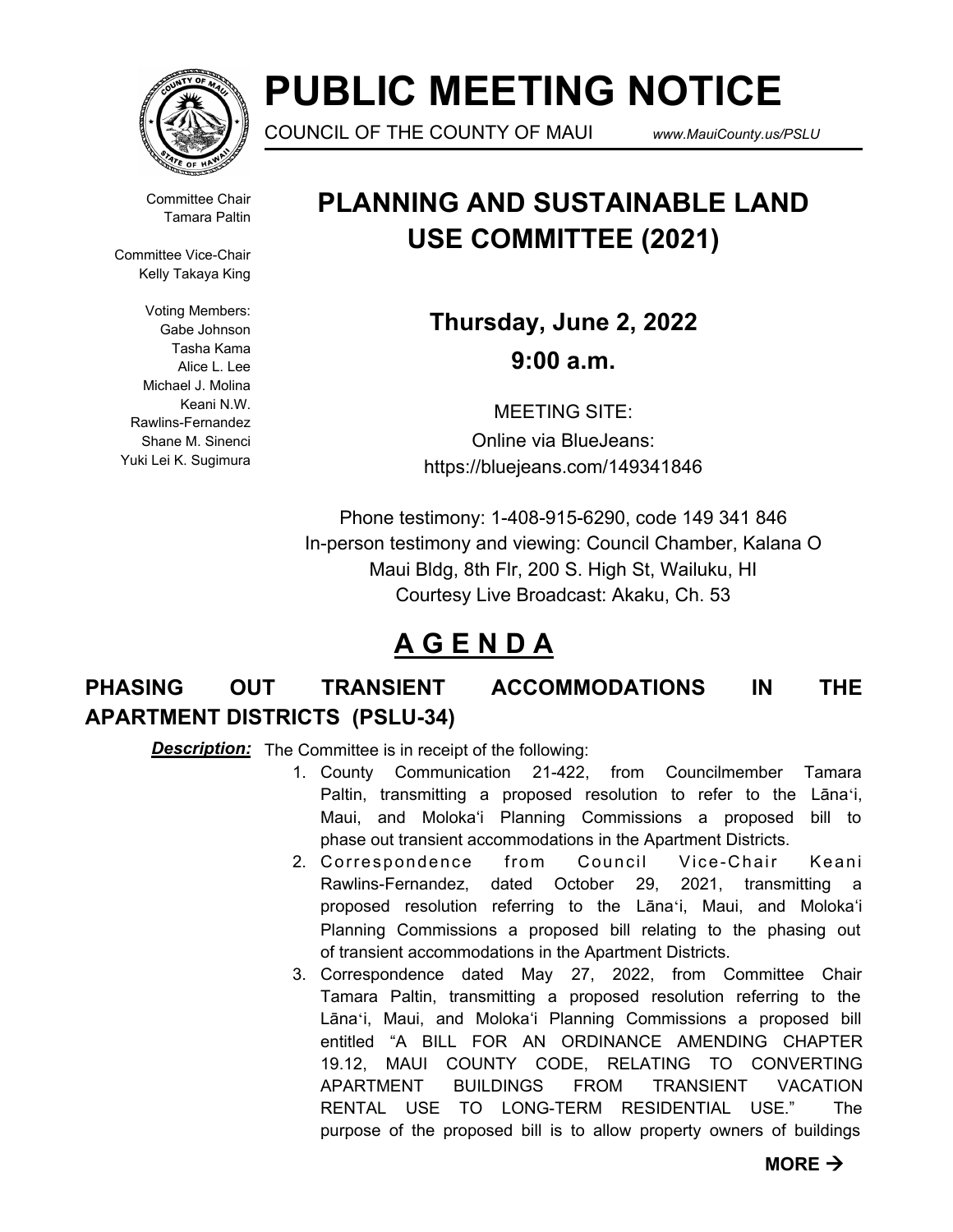located in the Apartment District to permanently convert the property from transient vacation rental use to long-term residential use.

Status: The Committee may consider whether to recommend adoption of the proposed resolution, with or without revisions. The Committee may also consider the filing of County Communication 21-422 and other related action.

[County Communication 21-422](http://mauicounty.legistar.com/gateway.aspx?M=F&ID=e303b349-0e8a-475d-aa15-0ae42eec148a.pdf)

[Correspondence from Council Vice-Chair Rawlins-Fernandez 10-29-2021](http://mauicounty.legistar.com/gateway.aspx?M=F&ID=1d7018eb-36af-4e85-b60f-d67948e6ecd2.pdf) [Correspondence from Committee Chair 05-27-2022](http://mauicounty.legistar.com/gateway.aspx?M=F&ID=ccbf1f18-0bb3-4563-8579-33565aab0fc6.pdf)

### **BILL 82 (2022), RELATING TO PERMITTED USES IN THE M-2 HEAVY INDUSTRIAL DISTRICT (PSLU-52)**

**Description:** The Committee is in receipt of the following:

- 1. Bill 82 (2022) entitled "A BILL FOR AN ORDINANCE AMENDING CHAPTER 19.26, MAUI COUNTY CODE, RELATING TO PERMITTED USES IN THE M-2 HEAVY INDUSTRIAL DISTRICT." Bill 82's purpose is to include apartments in the M-2 Heavy Industrial District, provided they meet certain criteria.
- 2. Correspondence dated May 9, 2022, from the County Clerk, transmitting a copy of a communication from the Planning Director, dated April 14, 2022, relating to Bill 82 (2022).
- Status: The Committee may consider whether to recommend passage of Bill 82 (2022) on first reading, with or without revisions. The Committee may also consider the filing of Bill 82 (2022) and other related action.

[Bill 82 \(2022\)](http://mauicounty.legistar.com/gateway.aspx?M=F&ID=e3c4ae9c-c3ee-40ee-8e97-ff530d8d9eaa.pdf)

[Correspondence from County Clerk 05-09-2022](http://mauicounty.legistar.com/gateway.aspx?M=F&ID=21a6d70f-d826-4406-b5f6-ebd7ca9351bf.pdf)

### **SOUTH MAUI COMMUNITY PLAN UPDATE (PSLU-53)**

**Description:** The Committee is in receipt of the following:

- 1. County Communication 22-102, from the Planning Director, relating to the South Maui Community Plan Update.
- 2. Correspondence dated May 18, 2022, from Committee Chair Tamara Paltin, transmitting an informational document relating to the South Maui community plan advisory committee summary of applicant information.
- Status: The Committee may discuss the South Maui Community Plan Update relating to the application, selection process, and requirements for the nine Community Plan Advisory Committee representatives appointed by the Council and other related matters.

[County Communication 22-102](http://mauicounty.legistar.com/gateway.aspx?M=F&ID=c3cc3487-ed2c-4231-abbb-a2f296b6d9ee.pdf)

[Correspondence from Committee Chair 05-18-2022](http://mauicounty.legistar.com/gateway.aspx?M=F&ID=a1a2b06f-024f-4362-ac30-5e65a14f6d92.pdf)